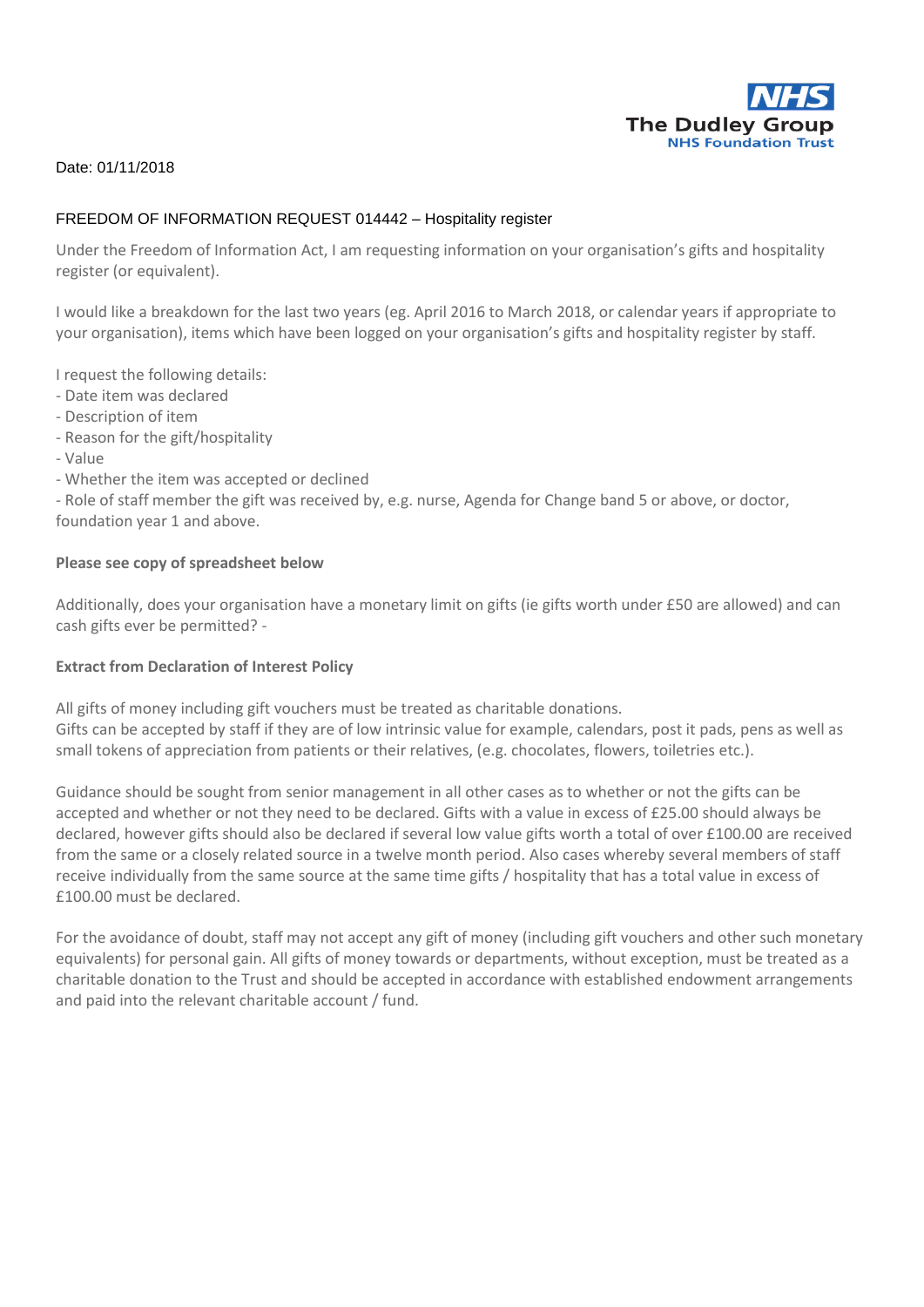| <b>Role</b>              | <b>Date</b> | <b>Description of</b><br>Gift/Hospitality | Reason                   | Value (£)               | <b>Was the</b><br><b>Gift/Hospitality</b><br>Accepted (Y/N) |
|--------------------------|-------------|-------------------------------------------|--------------------------|-------------------------|-------------------------------------------------------------|
|                          |             |                                           |                          |                         |                                                             |
| Board member             | 15/08/2016  | Dinner                                    |                          | 15                      | Υ                                                           |
|                          |             |                                           | Meeting                  |                         |                                                             |
| Board member             | 17/01/2017  | Lunch                                     | Meeting                  | 30                      | Υ                                                           |
| Board member             | 27/03/2018  | Refreshments                              | Meeting                  | <b>Not</b><br>specified | Y                                                           |
| Board member             | 28/04/2018  | Refreshments                              | Meeting                  | <b>Not</b><br>specified | Y                                                           |
| Consultant               | 29/09/2016  | Lunch                                     | Meeting                  | 200                     | Y                                                           |
| Consultant               | 04/08/2016  | Lunch                                     | Meeting                  | 50                      | Y                                                           |
| Consultant               | 17/01/2017  | Lunch                                     | Education                | <b>Not</b>              | Y                                                           |
|                          |             |                                           | meeting                  | specified               |                                                             |
| Consultant               | 16/01/2018  | Dinner                                    | Presented at             | <b>Not</b>              |                                                             |
|                          |             |                                           | meeting                  | specified               |                                                             |
| Various medical          | 21/04/2016  | Refreshments                              | Anaesthetic              | 72.72                   | Υ                                                           |
| staff                    |             |                                           | education                |                         |                                                             |
|                          |             |                                           | meeting                  |                         |                                                             |
| Various medical          | 17/05/2016  | Refreshments                              | Anaesthetic              | 44.4                    | Y                                                           |
| staff                    |             |                                           | education                |                         |                                                             |
|                          |             |                                           | meeting                  |                         |                                                             |
| Various medical          | 23/05/2016  | Refreshments                              | Anaesthetic              | 152.88                  | Y                                                           |
| staff                    |             |                                           | education                |                         |                                                             |
|                          |             |                                           | meeting                  |                         |                                                             |
| Various medical          | 03/10/2016  | Refreshments                              | Anaesthetic              | 83.97                   | Υ                                                           |
| staff                    |             |                                           | education                |                         |                                                             |
|                          |             |                                           | meeting                  |                         |                                                             |
| Various medical          | 22/11/2016  | Refreshments                              | Anaesthetic              | 150                     | Υ                                                           |
| staff                    |             |                                           | education                |                         |                                                             |
|                          |             |                                           | meeting                  |                         |                                                             |
| Various medical          | 26/01/2017  | Refreshments                              | Anaesthetic              | 170.32                  | Υ                                                           |
| staff                    |             |                                           | education                |                         |                                                             |
|                          |             |                                           | meeting                  |                         | Y                                                           |
| Various medical<br>staff | 27/02/2017  | Refreshments                              | Anaesthetic<br>education | 172.14                  |                                                             |
|                          |             |                                           | meeting                  |                         |                                                             |
| Various medical          | 28/03/2017  | Refreshments                              | Anaesthetic              | 150                     | Y                                                           |
| staff                    |             |                                           | education                |                         |                                                             |
|                          |             |                                           | meeting                  |                         |                                                             |
| Trust                    | 01/12/2016  | <b>Bottle Prosessco</b>                   | Raffled for Trust        | 50                      | Y                                                           |
|                          |             |                                           | charity                  |                         |                                                             |
| <b>Trust</b>             | 16/12/2016  | 5 hampers                                 | <b>Raffled for Trust</b> | 90                      | Υ                                                           |
|                          |             |                                           | charity                  |                         |                                                             |
| <b>Trust</b>             | Mar-17      | Raffle prizes                             | Committed to             | <b>Not</b>              | Y                                                           |
|                          |             |                                           | <b>Excellence awards</b> | specified               |                                                             |
| <b>Trust</b>             | 03/03/2017  | Sponsored event                           | Committed to             | 19050                   | Y                                                           |
|                          |             |                                           | <b>Excellence awards</b> |                         |                                                             |
| Trust                    | 15/12/2017  | Kindle fire tablet                        | Staff benefit gift       | <b>Not</b>              | Y                                                           |
|                          |             |                                           |                          | specified               |                                                             |
| <b>Trust</b>             | 13/03/2018  | Venue costs and                           | Education                | <b>Not</b>              | Y                                                           |
|                          |             | refreshments                              |                          | specified               |                                                             |
| Trust                    | 04/05/2018  | Hand gel samples                          | Education                | <b>Not</b>              | Υ                                                           |
|                          |             |                                           |                          | specified               |                                                             |